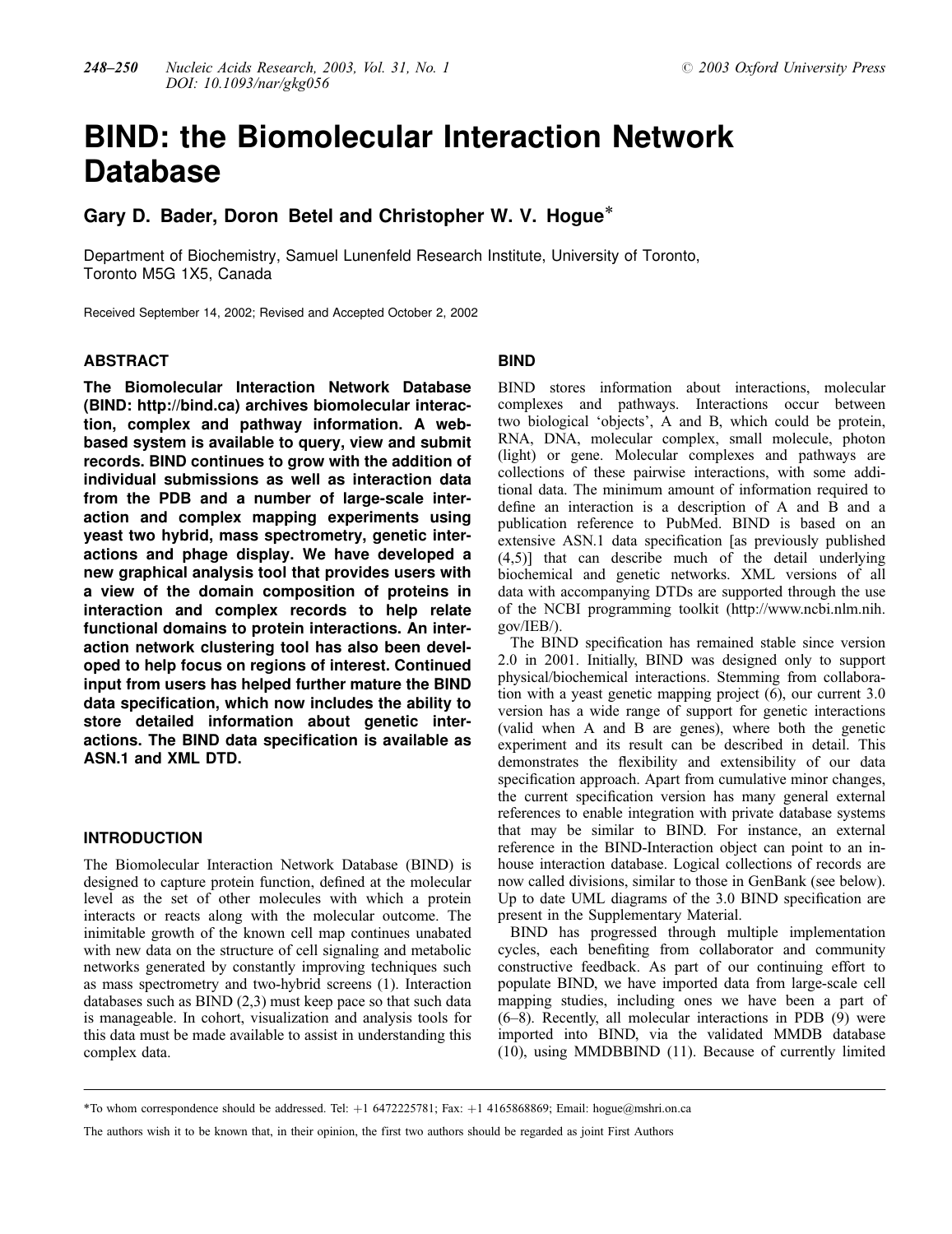

Figure 1. Functional Alignment Search Tool (FAST). Domain composition for a set of proteins that interact with mouse  $Fyn$  is shown as uniquely coloured horizontal bars above a line representing the sequence. Expanded view of Vav, linked to via right-pointing red arrows, where domains are shown correctly situated on the amino acid sequence of each protein. For brevity, this figure does not show all  $Fyn$ -interacting proteins in BIND or, in the expanded view, all of the domains in  $Var$ .

server space, these 64 956 records are not available for querying through the web interface, but are freely available on our FTP site. MMDBBIND records are currently being enriched in information using a human curation process to create high-quality records that will be part of RefBIND, a curated division of BIND.

As the data in BIND expands, so too must the underlying infrastructure. The public BIND site has been currently running on a shared mid-size web server. A transition to larger, redundant servers is currently being planned in conjunction with the launch of our SeqHound service, upon which BIND depends. SeqHound is our in-house integrated database (18), similar in scope to the Entrez system (12), which contains extensive C,  $C_{++}$  and Perl programming APIs.

New infrastructure for data analysis and visualization tools are also being built. One such tool is Pajek (13) (see Supplementary Material), for visualizing and analyzing large networks, although it has no support for analyzing networks in the context of sequence, structure and associated annotation. We are presently developing tools to address these issues.

An interaction network clustering tool, called Molecular Complex Detection (MCODE), has been developed to help focus on regions of biological interest. MCODE detects densely interconnected regions of a molecular interaction network, which may represent molecular complexes (Bader and Hogue, submitted).

#### FUNCTIONAL ALIGNMENT SEARCH TOOL (FAST)

Many proteins contain a number of structural and functional modules such as SH3, SH2, kinase and DNA binding domains (14). Most of these domains mediate protein interactions with other biomolecules. A collection of interaction information, such as BIND, enables the study of the relationships between protein domain architecture and protein–protein interactions. Specifically, it is possible to classify the interactors of a protein into distinct groups based on domain composition.

As part of our research and using BIND and SeqHound as platforms, we implemented FAST as an application that displays the domain annotation for a group of functionally related proteins. In BIND, these groups of related proteins can be proteins that interact with a common partner or are found together in molecular complexes. The domain annotation is from SeqHound which contains a complete RPS-BLAST analysis of the GenBank or dataset, using the Conserved Domain Database (15) performed on our 216 Beowulf cluster.

FAST has a web-based graphical interface, based on Macromedia Flash vector graphics, that displays a set of proteins and their domains. Vector graphics format was chosen as it provides improved resolution and zooming ability over bitmap images. FAST is accessible from BIND via interaction and molecular complex records. When accessed from an interaction record, the protein and its protein interactors in BIND are displayed. When accessed from a complex record, the protein subunits are displayed. Domain composition is